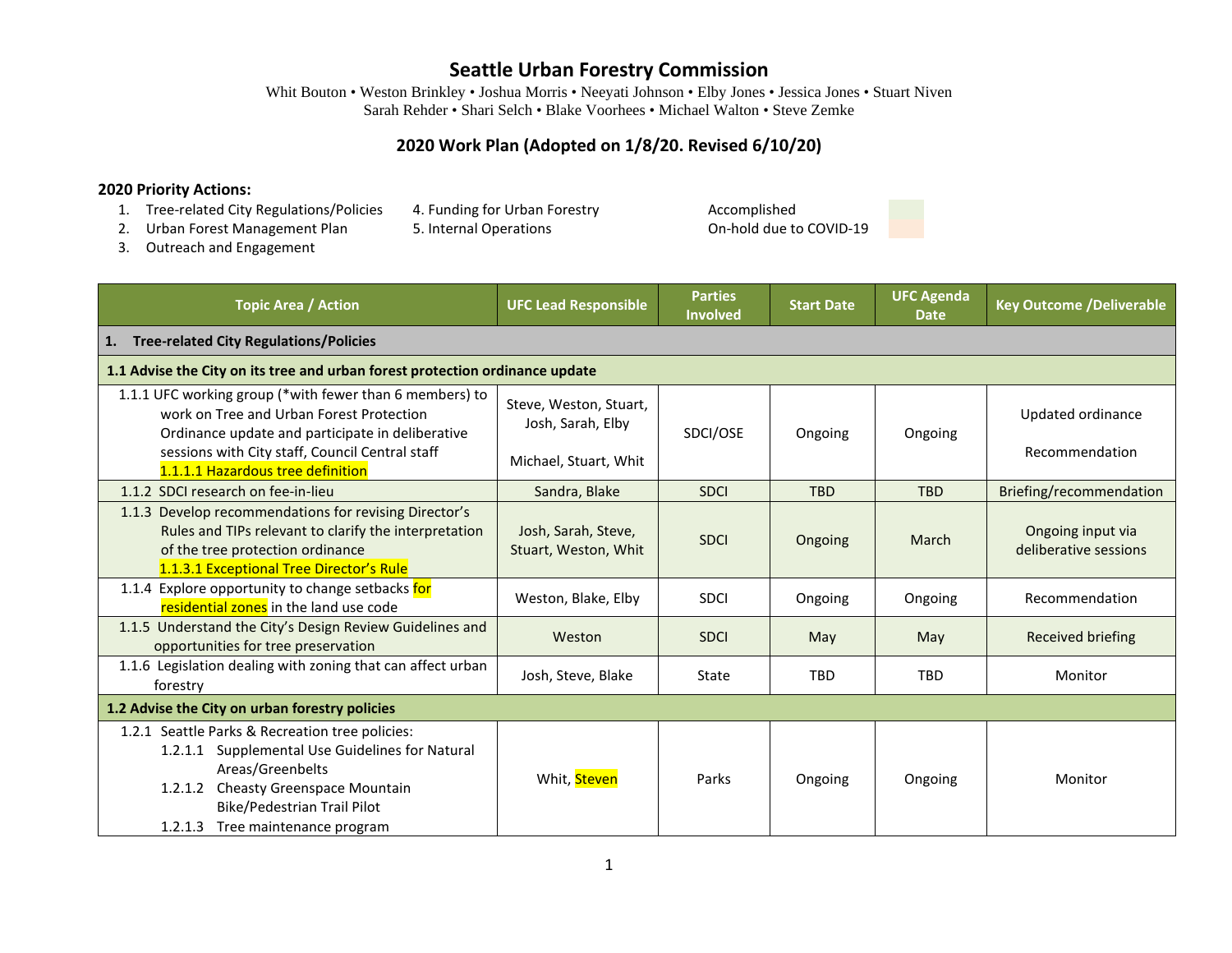Whit Bouton • Weston Brinkley • Joshua Morris • Neeyati Johnson • Elby Jones • Jessica Jones • Stuart Niven Sarah Rehder • Shari Selch • Blake Voorhees • Michael Walton • Steve Zemke

## **2020 Work Plan (Adopted on 1/8/20. Revised 6/10/20)**

| <b>Topic Area / Action</b>                                                                                                                                                     | <b>UFC Lead Responsible</b>   | <b>Parties</b><br><b>Involved</b> | <b>Start Date</b> | <b>UFC Agenda</b><br><b>Date</b> | <b>Key Outcome /Deliverable</b> |  |
|--------------------------------------------------------------------------------------------------------------------------------------------------------------------------------|-------------------------------|-----------------------------------|-------------------|----------------------------------|---------------------------------|--|
| 1.2.1.4 Viewpoints policy<br>1.2.1.5 Colman Park follow-up                                                                                                                     |                               |                                   |                   |                                  |                                 |  |
| 1.2.2 Explore opportunities for tree planting in industrial<br>areas: Port of Seattle, Freight Advisory Board; SDOT                                                            | Whit, Steven, Michael         | Port of Seattle                   | <b>TBD</b>        | <b>TBD</b>                       | <b>Build Relationship</b>       |  |
| 1.2.3 Follow up on recommendation for increased<br>coordination between SDOT and SCL on tree<br>maintenance and pruning cycles.                                                | Whit, Sandra                  | UF IDT                            | Ongoing           | Ongoing                          | <b>TBD</b>                      |  |
| 1.2.4 Seattle tree list update (OPCD, SDCI, and SDOT)<br>including what not to plant (Holly, English ivy, etc.)                                                                | Whit, Michael, Sarah,<br>Elby | OPCD, SDCI,<br>SDOT               | <b>TBD</b>        | <b>TBD</b>                       | Recommendation                  |  |
| <b>Urban Forest Management Plan</b><br>1.                                                                                                                                      |                               |                                   |                   |                                  |                                 |  |
| 2.1 Support UFMP update                                                                                                                                                        |                               |                                   |                   |                                  |                                 |  |
| 2.1.1 Participate in strategic deliberations with Core<br>Team and provide input                                                                                               | Weston, Jessica,<br>Sarah     | Core Team                         | Mar/June          | <b>TBD</b>                       | Ongoing input                   |  |
| 2.1.2 Provide review and input to draft plan                                                                                                                                   | Weston, Jessica,<br>Sarah     | Core Team                         | <b>TBD</b>        | <b>TBD</b>                       | Letter of support               |  |
| <b>Outreach and Engagement</b><br>2.                                                                                                                                           |                               |                                   |                   |                                  |                                 |  |
| 3.1 City council and Mayor's Office interaction                                                                                                                                |                               |                                   |                   |                                  |                                 |  |
| 3.1.1 Present 2019 Annual Report and 2020 Work Plan to<br>Council and the Mayor                                                                                                | Weston, Sandra                | CC, OSE                           | April             | April                            | Presentation                    |  |
| 3.1.2 Hold in-person meetings with Council and Mayor's<br>Office                                                                                                               | Weston, Blake                 | CC, OSE                           | Ongoing           | Ongoing                          | <b>Build relationships</b>      |  |
| 3.2 Community Engagement/Education                                                                                                                                             |                               |                                   |                   |                                  |                                 |  |
| 3.2.1 Develop info sheet to respond to community<br>inquiries/communications                                                                                                   | Whit, Sandra                  | UFC/Community                     | Q1                | March                            | One-pager                       |  |
| 3.2.2 Intentionally expand the diversity of voices the UFC<br>engages with. Expressly seek out underrepresented<br>communities that have not been historically at the<br>table | Whit, Sarah, Elby             | UFC/Community                     | Q <sub>2</sub>    | Q <sub>2</sub>                   | <b>TBD</b>                      |  |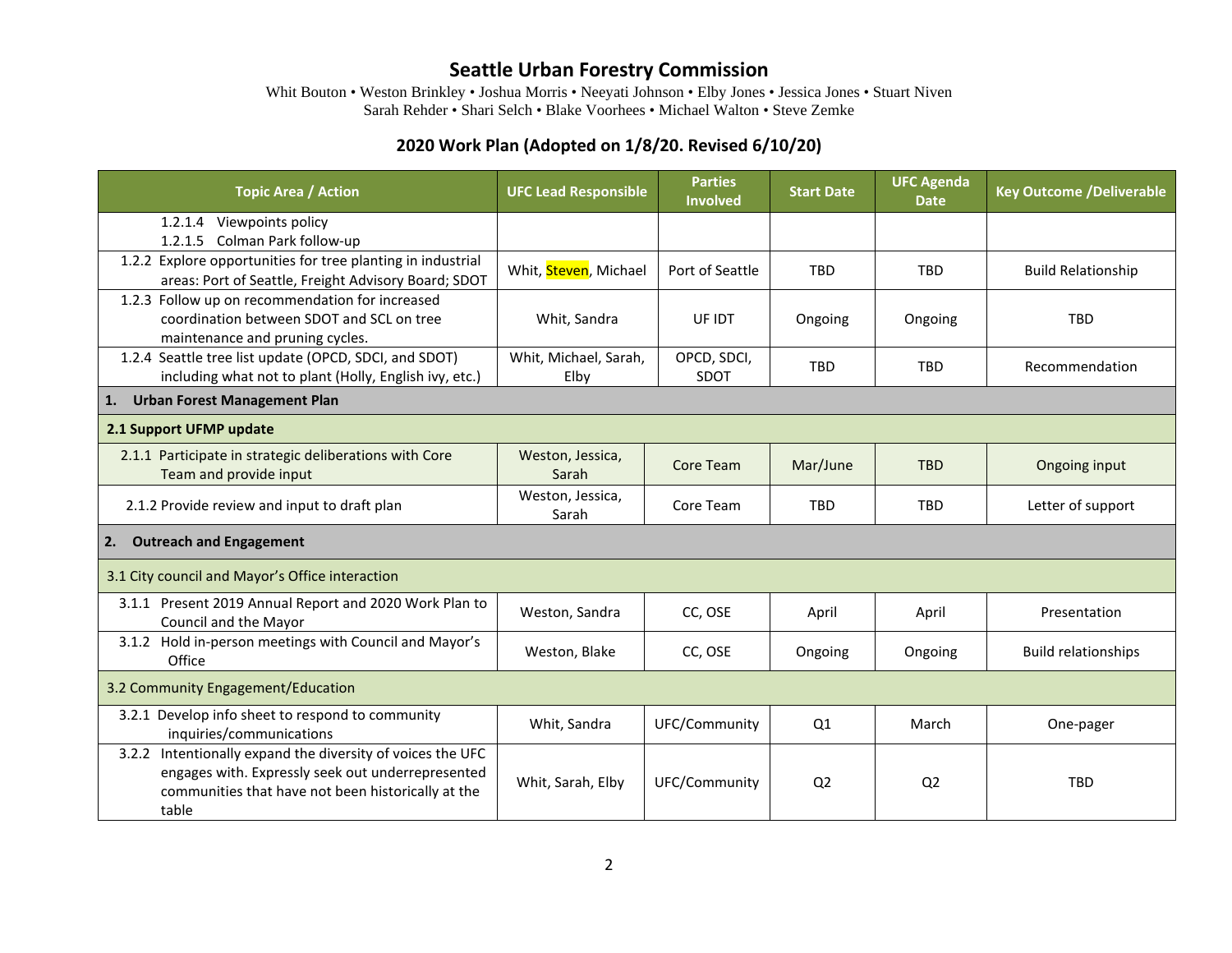Whit Bouton • Weston Brinkley • Joshua Morris • Neeyati Johnson • Elby Jones • Jessica Jones • Stuart Niven Sarah Rehder • Shari Selch • Blake Voorhees • Michael Walton • Steve Zemke

## **2020 Work Plan (Adopted on 1/8/20. Revised 6/10/20)**

|                                                                         | <b>Topic Area / Action</b>                                                                                                                                                                               | <b>UFC Lead Responsible</b>           | <b>Parties</b><br><b>Involved</b> | <b>Start Date</b> | <b>UFC Agenda</b><br><b>Date</b> | <b>Key Outcome /Deliverable</b>          |  |
|-------------------------------------------------------------------------|----------------------------------------------------------------------------------------------------------------------------------------------------------------------------------------------------------|---------------------------------------|-----------------------------------|-------------------|----------------------------------|------------------------------------------|--|
|                                                                         | 3.2.3 Support City Departments on promoting the "What<br>not to Plant" list                                                                                                                              | Weston, Michael,<br>Neeyati, Elby     | Core Team                         | <b>TBD</b>        | <b>TBD</b>                       | <b>TBD</b>                               |  |
|                                                                         | 3.2.4 Meet with community groups to engage in dialogue<br>about the importance of trees, the UFC role, and<br>community interests/priorities<br>3.2.4.1 Key Arena redevelopment<br>3.2.4.2 Cheasty pilot | Weston, Jessica,<br>Steven, Sarah     | <b>TBD</b>                        | TBD               | <b>TBD</b>                       | Build relationship                       |  |
|                                                                         | 3.2.5 Plan urban forestry outreach and engagement and<br>attend events such as Arbor Day, Green Seattle<br>Day, and Trees for Seattle events                                                             | Sandra, Neeyati,<br><b>Blake</b>      | UF IDT                            | Ongoing           | Ongoing                          | Participation                            |  |
| 3.2.6                                                                   | City of Seattle applications and engagement<br>programs                                                                                                                                                  | Sandra, Neeyati,<br>Blake             | UF IDT                            | Ongoing           | Ongoing                          | Participation                            |  |
| 3.3 Internal Engagement                                                 |                                                                                                                                                                                                          |                                       |                                   |                   |                                  |                                          |  |
| 3.3.1                                                                   | Develop annual calendar to invite City<br>Departments to brief the UFC                                                                                                                                   | Weston, All                           | <b>UF IDT</b>                     | January           | Ongoing                          | <b>Discussion</b>                        |  |
| 3.3.2                                                                   | Introduce the UFC at commission meetings<br>(Planning, Pedestrian, Bike, Parks, MPD Oversight<br>Committee); Neighborhood Council meetings; and<br>public meetings                                       | Weston, All                           | <b>OSE</b>                        | Ongoing           | Ongoing                          | <b>UFC</b> promotion and<br>coordination |  |
| 3.3.3                                                                   | Align UF IDT and UFC's work plan<br>3.3.3.1 Hold annual joint UFC/IDT meeting                                                                                                                            | Weston, Sandra                        | <b>OSE</b>                        | Ongoing           | Ongoing                          | Coordination                             |  |
| 3.4 Engagement with Community Organizations and Urban Forestry Partners |                                                                                                                                                                                                          |                                       |                                   |                   |                                  |                                          |  |
|                                                                         | 3.4.1. Seattle School District. Explore ways to view trees<br>as learning opportunity (vs. liability)                                                                                                    | Weston, Shari                         | SSD, DON, OSE,<br>Assoc's         | <b>TBD</b>        | <b>TBD</b>                       | <b>Build Relationship</b>                |  |
| 3.4.2                                                                   | Washington State Urban and Community Forestry                                                                                                                                                            | Weston, Sandra                        | <b>TBD</b>                        | <b>TBD</b>        | <b>TBD</b>                       | <b>Briefing on Pest Resilience</b>       |  |
| 3.4.3                                                                   | UW and community colleges with horticulture<br>programs and landscape architecture.                                                                                                                      | Steven, Michael,<br>Whit, Elby, Shary | <b>TBD</b>                        | <b>TBD</b>        | <b>TBD</b>                       | <b>Build Relationship</b>                |  |
| 3.4.4                                                                   | <b>WA State Department of Transportation</b>                                                                                                                                                             | <b>Steven</b>                         | SDOT, Parks                       | <b>TBD</b>        | <b>TBD</b>                       | <b>Build Relationship</b>                |  |
| 3.4.5                                                                   | <b>Tilth Alliance</b>                                                                                                                                                                                    | Weston, Steven                        | <b>TBD</b>                        | <b>TBD</b>        | <b>TBD</b>                       | <b>Build Relationship</b>                |  |